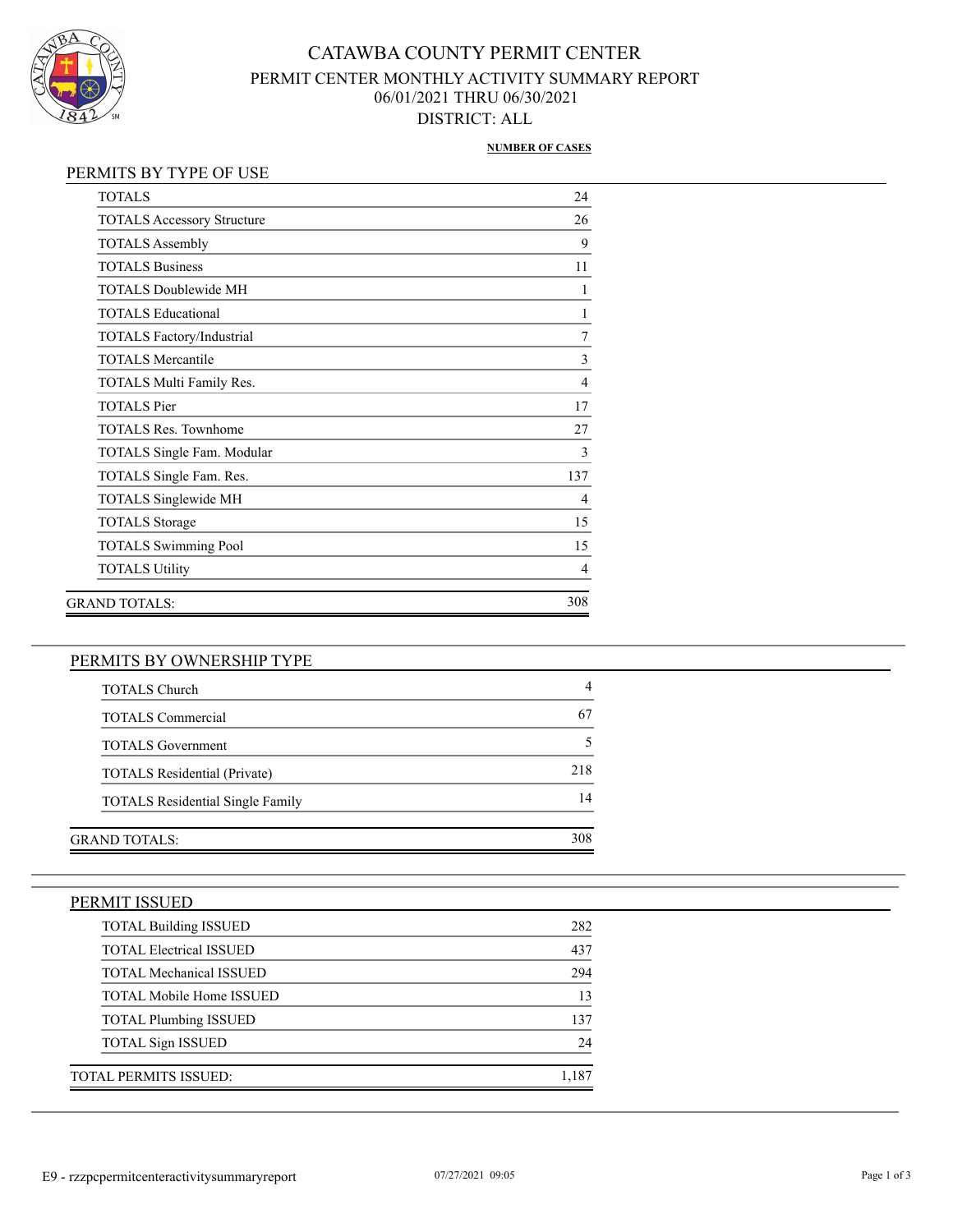

### CATAWBA COUNTY PERMIT CENTER PERMIT CENTER MONTHLY ACTIVITY SUMMARY REPORT 06/01/2021 THRU 06/30/2021 DISTRICT: ALL

**NUMBER OF CASES**

| Number of Violation cases entered for Building Inspections |     |  |
|------------------------------------------------------------|-----|--|
| <b>CAPITAL FEES BY FEE TYPE</b>                            |     |  |
| <b>TOTAL</b>                                               |     |  |
| <b>GRAND TOTAL</b>                                         |     |  |
| PLAN REVIEW TOTALS SUMMARY                                 |     |  |
| <b>TOTALS Standard Plan Review</b>                         | 49  |  |
| <b>GRAND TOTALS:</b>                                       | 49  |  |
| PERMITS PLANNING & ZONING                                  |     |  |
| TOTALS Zoning Authorization (NR)                           | 18  |  |
| TOTALS Zoning Authorization (R)                            | 98  |  |
| <b>GRAND TOTALS:</b>                                       | 116 |  |
| FIRE MARSHAL'S OFFICE                                      |     |  |
| <b>TOTALS Fire Construction</b>                            | 7   |  |
| <b>GRAND TOTALS:</b>                                       | 7   |  |
| Maximum Occupany Certificates Issued                       |     |  |
| PERMITS BY WORK CLASS FOR ENVIRONMENTAL HEALTH             |     |  |
| <b>TOTALS Abandonment</b>                                  | 5   |  |
| <b>TOTALS Building Permit Related</b>                      | 9   |  |

| TOTALS Building Permit Related | У              |
|--------------------------------|----------------|
| <b>TOTALS</b> Expansion        | 8              |
| <b>TOTALS New Septic</b>       | 82             |
| <b>TOTALS New Well</b>         | 28             |
| <b>TOTALS Other</b>            |                |
| <b>TOTALS Relocation</b>       | 11             |
| TOTALS Repair/Expansion        | $\overline{4}$ |
| <b>TOTALS</b> Repairs          | 51             |
| <b>TOTALS Replacement</b>      | $\mathfrak{D}$ |
|                                |                |
| GRAND TOTALS:                  | 201            |